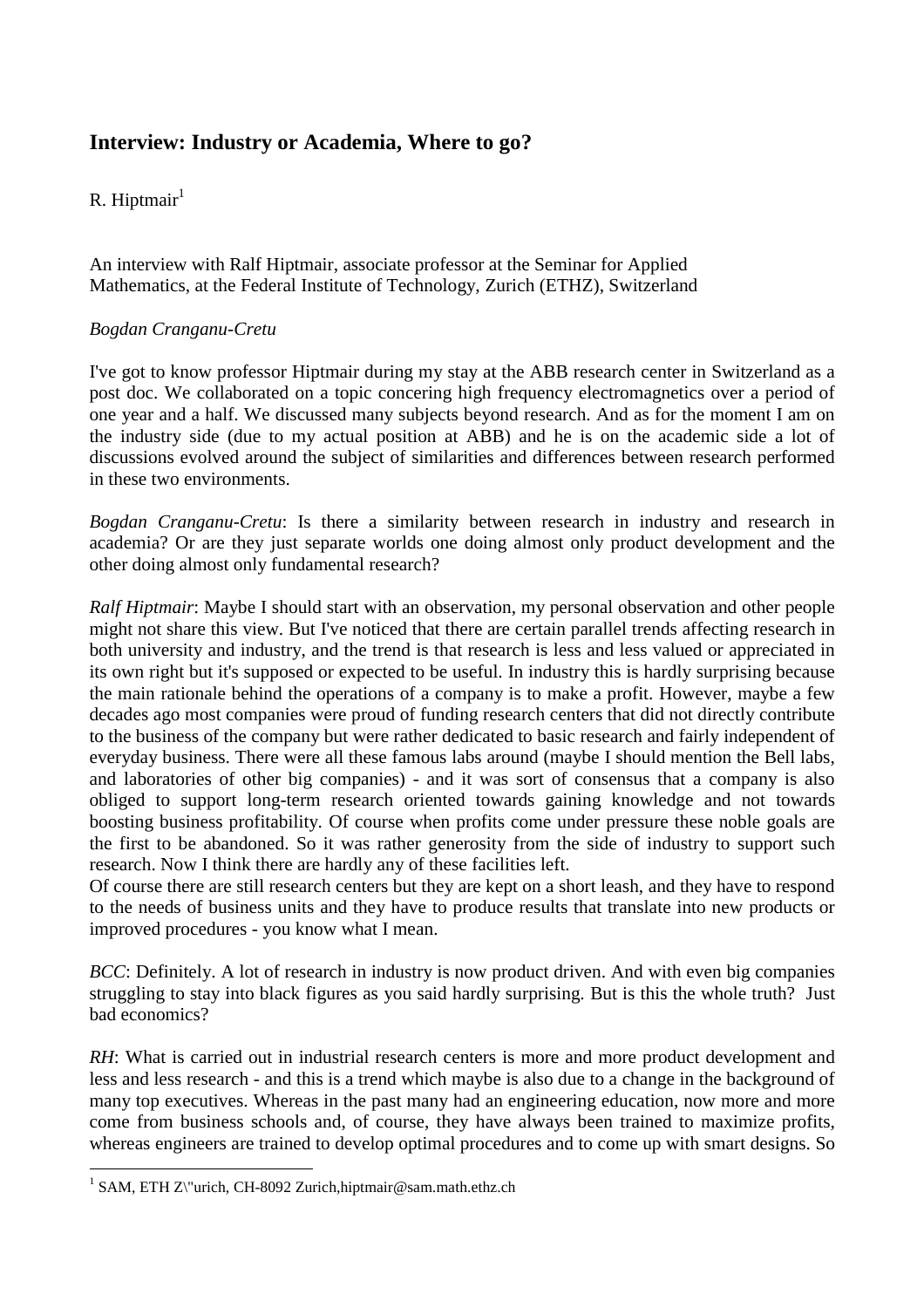maybe this big influx of MBA's into executive offices has contributed to the diminished appreciation of the research. And, as I have mentioned in the beginning, there are some parallel trends going on at the universities. At university pressure is mounting to "do something useful". Now I am speaking from the perspective of a mathematician.

#### *BCC:* When you say useful....

*RH*: Let me define what is "useful". It is defined by - say - the university administration, politicians and the government agencies who fund universities and science foundations and it seems that they are adopting a point of view where usefulness has to do with relevance for the politics or industry. So research is no longer valued as a source of knowledge or insight but it is just a means for an end. This is clearly reflected in the ongoing debate about evaluation criteria: it has been suggested many times that, for instance, the amount of external funding should be a key factor in assessing the quality of research. Of course, research is more likely to attract substantial external funding, when it's considered useful – or maybe with a different term - relevant (relevant sounds more positive, I agree). When I say useful research, I mean that the results can be turned into profit by some company or can be used to bolster a political agenda - this kind of usefulness. In a sense, research at universities is moving in the same direction as research in those industrial research centers. The basic funding gets slashed all the time and the money is shifted to or funneled into project-oriented schemes. So some political agencies or universities administrations create special programs and pay the researchers with plenty of money to contribute to these programs. And, of course, the programs are designed to encourage useful research. And thus, more and more resources are dealt out through these special programs or through funding agencies that focus on project oriented research.

*BCC*: What impact has this on the quality of the research performed?

*RH*: Of course when you have to pursue project oriented research you have to be more efficient as a researcher. You have to meet deadlines; you've got to focus on things that must not be too bold or there should be a guarantee for success. And this is a sort of contradiction - because when you launch research you can never be sure about the outcome. When you depend on projects you'll be more inclined to pursue incremental research - so to investigate issues that are not particularly risky. For instance in mathematics, you won't try to prove a grand theorem, you will just try to improve existing theory a little, because you cannot afford to fail and you are to submit a success report at the end of the project. In this sense researchers at the universities now confront pressures that are familiar to people that work on the industry research centers.

*BCC*: Well so much about this parallel trends. What about the collaborations between academia and industry? How do you seem them?

*RH*: Of course for engineering institutes it is fairly common to have links to industry - because their research is rather close to product development. And the results of many doctoral theses can be directly put to use to develop a new product.

As far as mathematicians are concerned I think it is not so common that there are long-term cooperation. Anyway, cooperation depends on people - and it often arises from personal relationship, and can be maintained only on close relationships. And since companies hire university graduates, the relationships do already exists when the people start working. The graduate will still try to seek advice from former advisers or colleagues at the university and this can get a collaboration going. It should also been emphasized that for the companies it is a fairly inexpensive way to acquire expertise compared to hiring external consultants. And since the researchers at the universities are under pressure to launch such collaborations, they will be very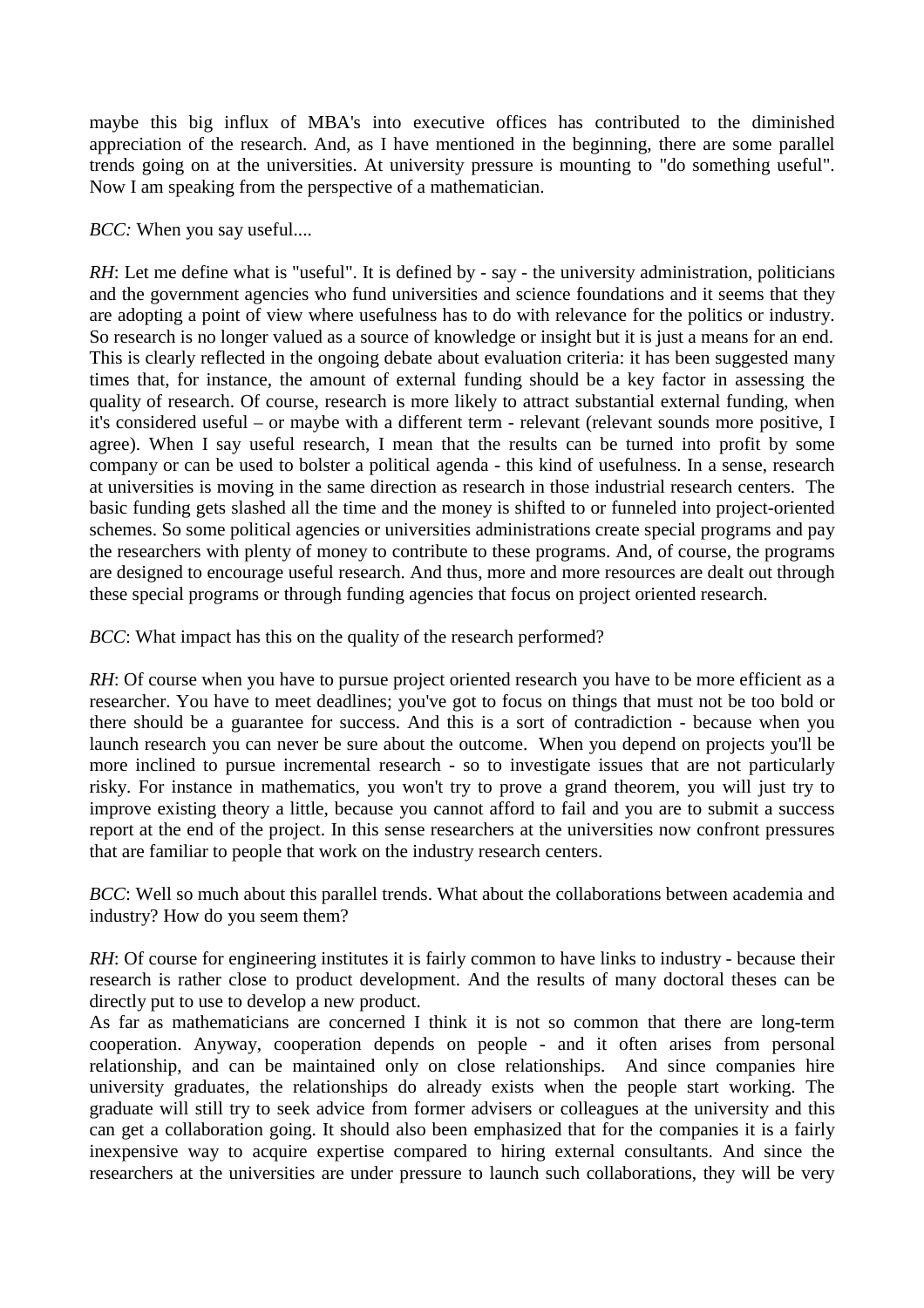eager to jump into these project. Secondly, they will charge fairly low fees. As pursuing useful research is becoming more and more important as well as raising funds from industrial research, now industry has more leverage: in the past it wouldn't have mattered for researcher at the university, now they will be asked by the university administration about the fate of their collaboration. As universities are more concerned about external funding and their public image, they will frown upon their own researchers cutting ties with industry.

*BCC*: Having sketched this picture, let us turn now to the situation of a young, graduate, aspiring researcher? What are the options in front of him? Academia or industry?

*RH*: If you are a young guy that wants to do research - then probably my assessment is fairly daunting. Because it seems that there is a general trend away from clean and "pure" research towards, say, useful research and development. Since I have emphasized that there are parallel trends, it would not be consistent if I said that research can only be pursued at universities. Because if you don't like most of the aspects of an industrial environment, say the deadlines, the pressure, the projects, the fact that other people have a say on what you do, then, of course, you will find better conditions at the university. But it won't be paradise. You will discover that similar grievances - but of course these are only grievances for people that want to

do independent research - will also be encountered at the university. On the other hand, when you have proved that your research and your findings are of considerable value to the company, then, I think, you can also enjoy some freedom in the industry.

But, of course, there are strings attached. Some short-term change in the management or a general change in the company's policy can rob you of this freedom in no time. This is probably a major drawback of doing research in the industry. There is no long-term security for a researcher. It might even be the case that they will decide to scrap the whole research department, and a researcher gets assigned to a totally different position. A good research environment can quickly be destroyed. So, when you join a company and find that they are doing incredibly interesting research in their research centers, five years from joining the picture might be very different. This is a risk that you will not face when you've got a tenured position at the university. However tenured positions at the universities are very hard to get.

*BCC*: Well yes, especially that most young people are not in the position to be tenured...

*RH*: Permanent positions below professor level at the universities are about to disappear, it seems. So all these mid-level research staff won't be continued. This is a fairly general trend that I have observed in Germany and also applies to this university (ETHZ n.a); so it's a big gamble to bet on a career at the university. In contrast it's easier to find a position in the industry even if you are not among the top  $5\%$  of researchers. Because in industry they need many people contributing to research projects, whereas at universities such activity has been shifted onto the shoulders of temporary staff (PhD students and post-docs). So, when you are a young guy, you should always be aware that an academic career can come to a sudden end – end then you need other options. Being only focused on an academic career can turn out to be a big personal disaster. You find that you can't continue at the university and face unemployment, and there were many cases when people at the age of forty suddenly had to leave the university and then they were regarded as too old to start with a company. Many of them are having hard times to make ends meet.

*BCC*: So what is a safe course of action for an young assistant?

*RH*: When a young person decides to pursue an academic research career, then I consider it vital to explore other options from time to time: maybe to acquire some extra skills, or maybe to be